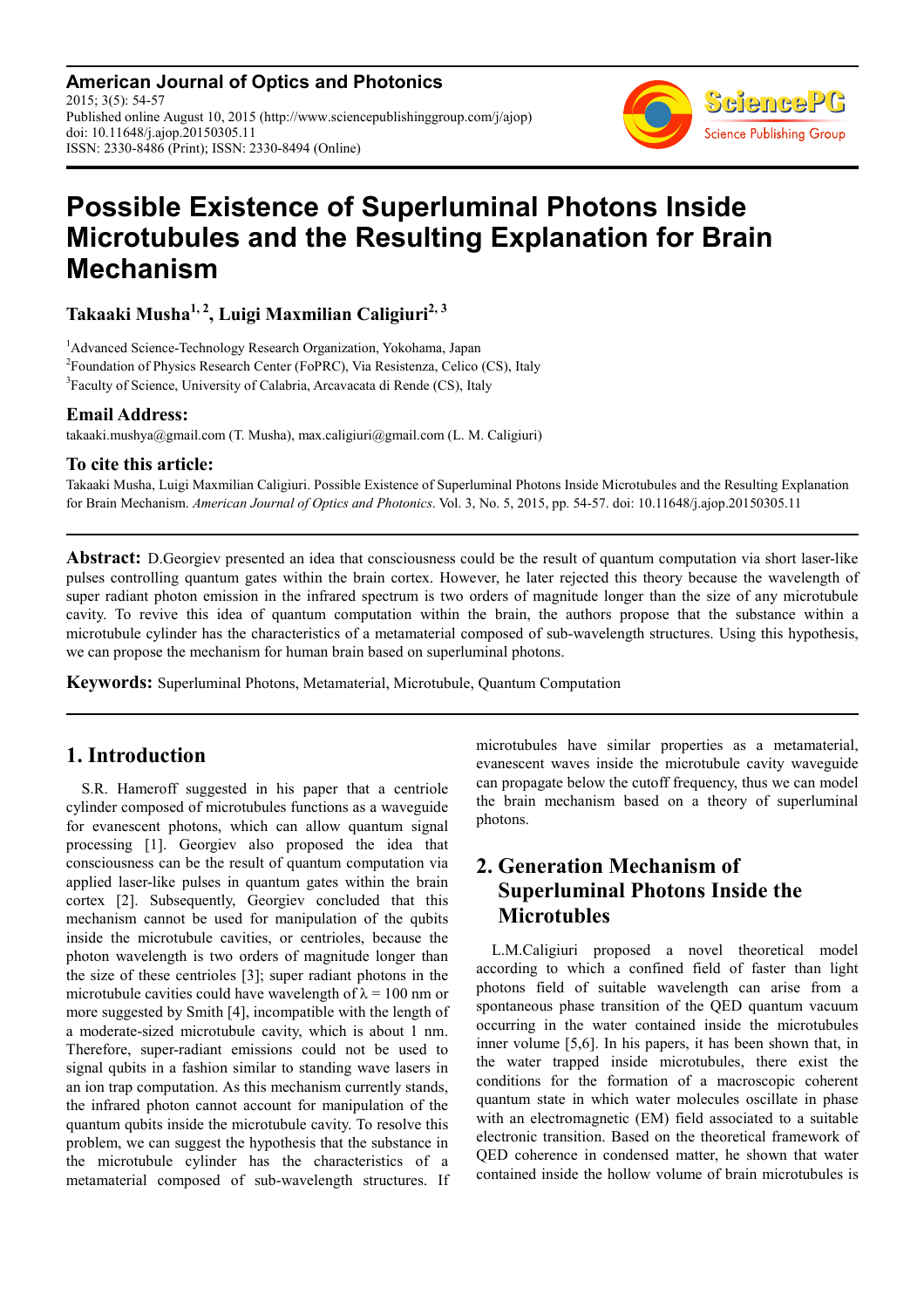able to exhibits a spontaneous superradiant quantum phase transition toward a energetically favoured state, in which the electronic clouds of water molecules coherently oscillate in tune with a self-trapped electromagnetic field within defined space regions (coherent domains).



*Figure 1. Periodic structure of the microtubule composed of α-tubulin and β-tubulin subunits.* 

Furthermore, the coherent EM field arising from quantum vacuum oscillating in tune with water molecules is characterized by a negative squared mass of the superradiant photons (since they are trapped inside the coherence domain) and by an "evanescent" tail extending outside the coherence domain itself. In particular, these two latter features allows us to interpret these photons as superluminal evanescent (tunneling) photons that, as it has been also shown in the paper by Caligiuri et al.[5], can be used by living system for recording and retrieving holographycally stored qubits as well as to implement high performance quantum computing inside brain using microtubules substrate as storage material.

## **3. Wavelength of the Super Radiant Photons in Microtubules**

Microtubules are a common component of the cytoskeleton, found throughout the cytoplasm. These tubular polymers of tubulin can grow as long as  $50 \mu m$ , with an average length of 25 µm, [7] and are highly dynamic. The outer diameter of a microtubule is about 25 nm while the inner diameter is about 12 nm. Microtubules are found in all eukaryotic cells and are formed by the polymerization of a dimer of two globular proteins, alpha and beta tubulin. According to the paper by D.D.Georgiev [2], the wavelength of photons of the superradiant emission inside the microtubules within the model developed by Jibu et al. should have

$$
\lambda = hc/E = 310 \mu m \tag{1}
$$

by introducing  $h = 6.63 \times 10^{-34} (J \cdot s)$ ,  $c = 3 \times 10^8 (m/c)$ and  $E = 4meV$ , where  $h$  is Planck's constant,  $c$  is light speed and  $E$  is the energy difference between the two eigenstates in the superradiating water model [8]. If the super radiant emission is considered in a fashion similar to the use of standing wave lasers in the ion trap computation, there cannot be any nodes and anti-nodes inside the microtubule because the wavelength of superradiant emission is much larger than the size of the microtubule. Differently from the models of quantum optical coherence in cytoskeletal microtuble so far proposed (that considers the energetic transitions of water molecules associated to rotational energy levels of the order of few *meV* ), the picture here discussed assumes the coherent system (water + E.M. field) to oscillate in phase with the electronic transition of water from the ground state to the level at energy  $E = 12.06eV$ , implying the supperradiant photons, generated inside the coherence domains, to have a wavelength much smaller than the length of a moderately sized microtubule in brain. However the wavelength of such an energy is about  $3.75 \times 10^{-8}$  *m* which is larger the diameter of inner radius of microtubles. In this case, the there cannot be superradient transmission of photons inside the microtubule because its size is smaller than the cut-off frequency wavelength. Another possibility that we can propose is that the cylinder formed by the microtubule cavity may contain a medium which has a negative refractive index, similar to a metamaterial [9].

# **4. Possible Existence of Metamaterial Inside the Microtubule**



*Figure 2. Similarity between the metamaterial (left figure) and the crosssection of an axoneme composed of microtubules (right figure).* 

Currently metamaterials are artificial materials engineered to have properties that have not been found in nature. They are assemblies of multiple individual elements fashioned from conventional microscopic materials such as metals or plastics, but usually arranged in periodic patterns. Typically, metamaterials have a negative refractive index, a property that is not normally found in nature [10,11]. They usually gain their properties from structure rather than composition, using microscopic inhomogeneities to create an effective macroscopic behaviour. Their precise shape, geometry, size, orientation and arrangement can affect the waves of light in an unconventional manner, creating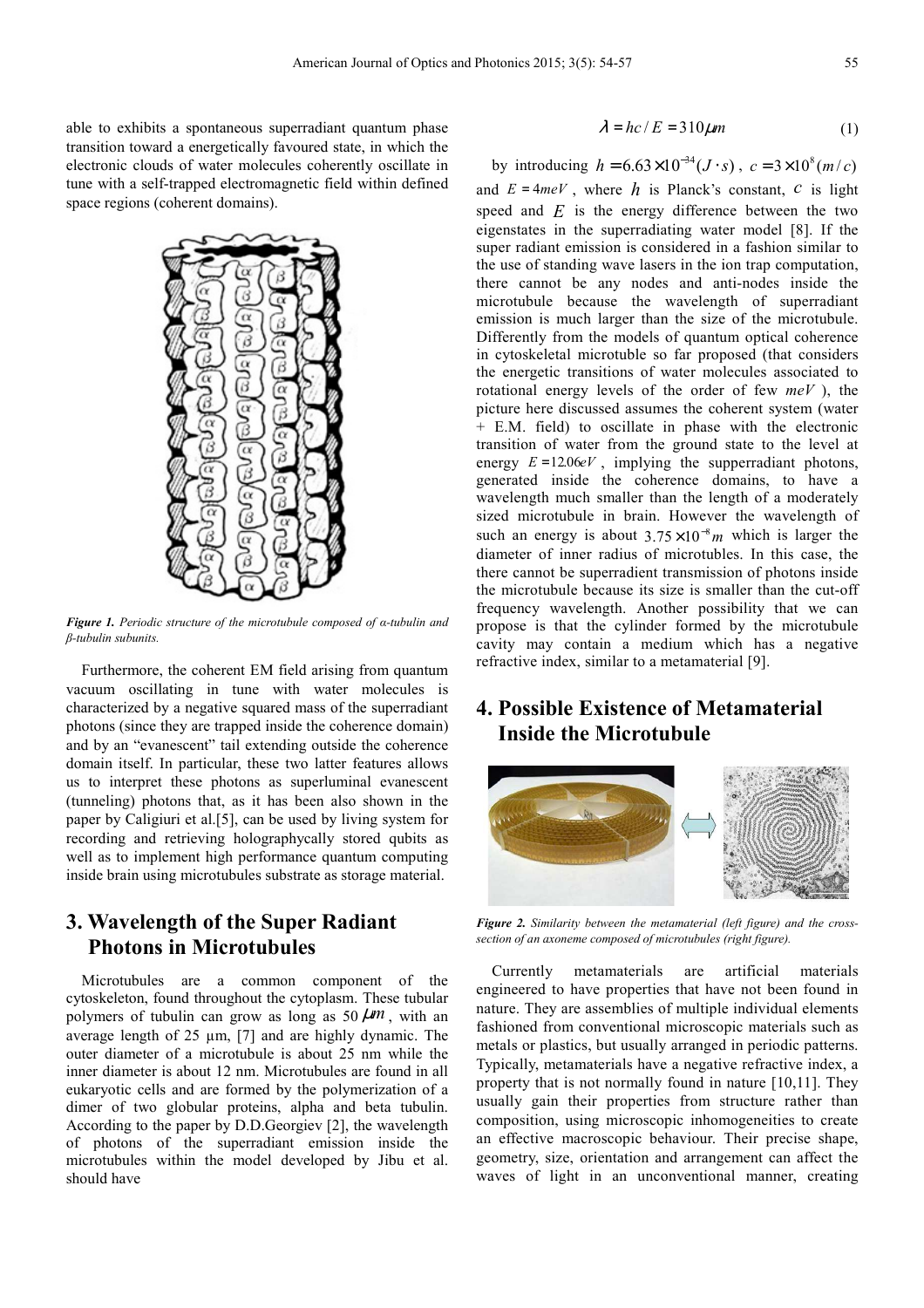material properties which are unachievable with conventional materials. These metamaterials achieve the desired effects by incorporating structural elements of subwavelength sizes, i.e. features that are actually smaller than the wavelength of the waves. Figure.2 shows the striking similarity between the structures of an electromagnetic metamaterial, constructed of copper slit-ring resonators and wires mounted on interlocking sheets of fiberglass circuit board, and a cross-section of a natural, biological microtubule [12].

As shown in this figure, the cross section of the biological microtubule is very similar to the periodic structure of the artificial electromagnetic metamaterial and we can readily suppose the inner medium of the microtubules cylinder possesses the same metamaterial characteristics. Specifically the characteristic of a negative refractive index, in which the generation of evanescent photons is enhanced, and they can propagate lossless inside the neurons, according to these properties of the metamaterial. From analysis of the amplification of evanescent waves through a rectangular waveguide filled with a metamaterial, of cross section size "a", J.D.Baena et al. [13] shows the propagation of electromagnetic waves along this wave guide is only possible if  $\omega < \omega_c$ , where  $\omega$ <sub>c</sub> =  $(\pi/a)/\sqrt{\epsilon\mu}$ . From this equation, the wavelength for the case where electromagnetic waves propagate through the waveguide becomes

$$
\lambda > 2a \tag{2}
$$

As the average size of microtubules is about  $1 \mu m$  we can see Eq.(2) is satisfied for photons of super radiant emission from the value obtained by Eq.(1). If the microtubules are composed of a metamaterial, the superradiant emission can be used like standing wave lasers in ion trap computation and they can be applied to the manipulation of water qubits inside the microtubule. Therefore it seems highly plausible that macroscopic quantum ordered dynamic systems of evanescent photons in the brain could play an essential role for quantum computations to exist in the brain.

# **5. Brain Mechanism from the Standpoint of Superluminal Tunnelling Photons Inside Microtubules**

It has been pointed out, in a paper by Musha [14], evanescent photons generated inside microtubules are superluminal. Ziolkowski also pointed out in his paper, superluminal pulse propagation, permitting consequent superluminal exchange without a violation in causality, is possible in electromagnetic metamaterials [15]. Thus we can suppose microtubule structure permits superluminal propagation of evanescent photons, like the metamaterials, which achieve these properties not from their composition, but from their exactingly, designed structures. Microtubules are hollow structures composed of many identical building blocks, proteins called tubulins, which also make up the internal structure of cilia and flagella. Microtubules provide platforms for intracellular transport and are involved in a variety of cellular processes, including the movement of secretory vesicles, organelles, and intracellular substances. If the inner medium of a microtubules cylinder possesses the characteristics of a metamaterial, with negative refractive index, tunnelling photons will propagate losslessly inside the neuron's microtubules. This will occur in a way which is not restricted by wavelength, and therefore infrared photons could be used for the manipulation of qubits in the brain, allowing the brain to perform quantum computation. The authors have thus proposed the hypothesis quantum computation is conducted within the brain utilizing superluminal photons created inside microtubules [16]. In another paper, by Musha [17], it has been proposed memory within the brain could be due to a holographic mechanism of storing and retrieving superluminal photons in microtubules as follows.

We suppose the cylinder of a microtubule consists of a storage material, whose thickness is much smaller when compared to the penetration depth of an evanescent photon. According to the integral equation for hologram reconstruction, reconstruction can be given by integrating over the volume of the hologram as

$$
U(\vec{r}) \approx \iint U_0(\vec{r}') \exp(-i\beta \vec{n} \cdot \vec{r} / |\vec{r}|) \mathcal{E}(\vec{r}) \cdot d\vec{r}
$$
 (3)

where  $U_0$  is an illuminating wave, U is a wave including the information of object wave field and  $β$  is a parameter satisfying:  $[\nabla^2 + \beta^2] G(r', r) = -\delta(|r' - r|)$ . This means that the guided readout wave propagates in the same direction as the reference wave during recording as shown in Fig.3. It is diffracted by the hologram structure and the object field can be reconstructed. This is the mechanism of holographic memory of the brain. Utilizing features of both of these mechanisms within the microtubules, we can define how consciousness is created in the human brain.



*Figure 3. Mechanism of holographic memory by superluminal photons.* 

According to these suggestions, brain function could be the result of superluminal photons, generated inside the microtubules, which can not only perform quantum computation but also manipulate the storage and retrieval of stored data in the brain, as shown in Fig.4 [18].